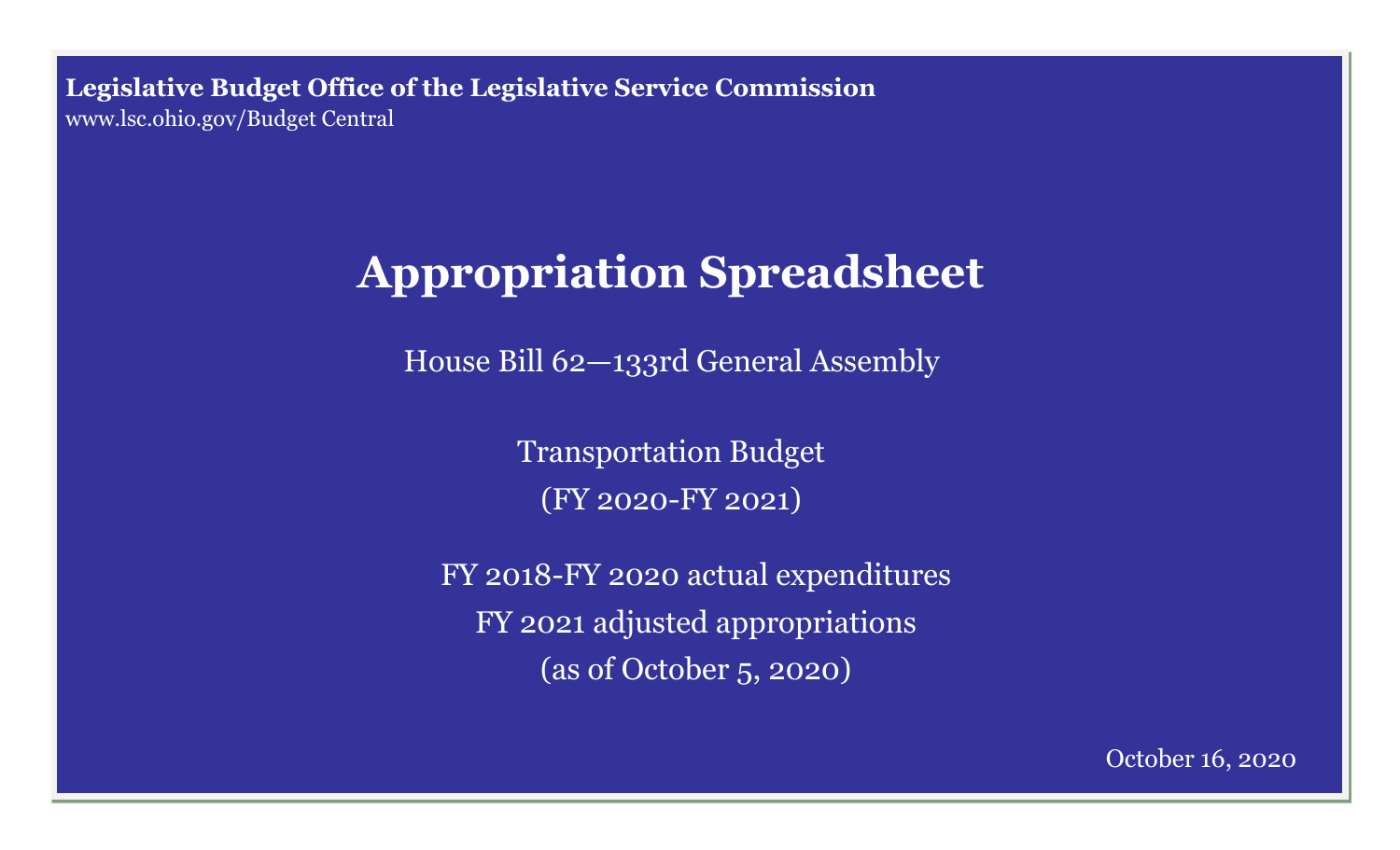|                                   |        |                                                                        |                                          |                            | FY 2019 to FY 2020                |                             | Adj. Approp.                | FY 2020 to FY 2021 |                |                 |
|-----------------------------------|--------|------------------------------------------------------------------------|------------------------------------------|----------------------------|-----------------------------------|-----------------------------|-----------------------------|--------------------|----------------|-----------------|
| <b>Line Item Detail by Agency</b> |        | <b>FY 2018</b>                                                         | <b>FY 2019</b>                           | <b>FY 2020</b>             | \$ Change                         | % Change                    | <b>FY 2021</b>              | \$ Change          | % Change       |                 |
|                                   |        | <b>Report For: Transportation Budget</b>                               |                                          | <b>Version: As Enacted</b> |                                   |                             |                             |                    |                |                 |
| <b>DEV</b>                        |        | <b>Development Services Agency</b>                                     |                                          |                            |                                   |                             |                             |                    |                |                 |
| 4W00                              | 195629 | Roadwork Development                                                   | \$17,342,060                             | \$9,459,889                | \$15,174,870                      | \$5,714,981                 | 60.41%                      | \$15,200,000       | \$25,130       | 0.17%<br>------ |
|                                   |        | Sub-Total Dedicated Purpose Fund Group                                 | \$17,342,060                             | \$9,459,889                | \$15,174,870                      | \$5,714,981                 | 60.41%                      | \$15,200,000       | \$25,130       | 0.17%           |
|                                   |        | <b>Development Services Agency Total</b>                               | \$17,342,060                             | \$9,459,889                | \$15,174,870                      | \$5,714,981                 | 60.41%                      | \$15,200,000       | \$25,130       | 0.17%           |
| <b>DPS</b>                        |        | <b>Department of Public Safety</b>                                     |                                          |                            |                                   |                             |                             |                    |                |                 |
| GRF                               | 761408 | <b>Highway Patrol Operating Expenses</b>                               | \$0                                      | \$0                        | \$0                               | \$0                         | N/A                         | \$35,000,000       | \$35,000,000   | N/A             |
|                                   |        | Sub-Total General Revenue Fund                                         | \$0                                      | \$0                        | \$0                               | \$0                         | N/A                         | \$35,000,000       | \$35,000,000   | N/A             |
| 4W40                              | 762321 | <b>Operating Expense - BMV</b>                                         | \$6,892,968                              | \$0                        | \$0                               | \$0                         | N/A<br>------               | \$0                | \$0            | N/A<br>         |
| 4W40                              | 762636 | <b>Financial Responsibility Compliance</b>                             | \$65,202<br>                             | \$0<br>                    | \$0                               | \$0<br>-------------------- | N/A                         | \$0                | \$0<br>.       | N/A<br>         |
| 5TM0                              |        | 761401 Public Safety Facilities Lease Rental Bond Payments             | \$2,436,117                              | \$2,422,151                | \$1,574,826                       | (\$847,325)                 | -34.98%                     | \$1,598,300        | \$23,474       | 1.49%           |
| 5TM0                              |        | 762321 Operating Expense - BMV                                         | \$93,170,872<br>------------------------ | \$103,313,441              | \$100,746,461                     | ( \$2,566,980)              | $-2.48%$<br>.               | \$111,822,673      | \$11,076,212   | 10.99%<br>      |
| 5TM0                              |        | 762636 Financial Responsibility Compliance                             | \$4,002,545<br>-------------             | \$4,558,382<br>.           | \$4,234,487                       | (5323,896)<br>.             | $-7.11%$<br>.               | \$5,540,059        | \$1,305,572    | 30.83%<br>.     |
| 5TM <sub>0</sub>                  | 762637 | Local Immobilization Reimbursement                                     | \$106,409<br>                            | \$130,500<br>              | \$101,700<br>                     | (528,800)<br>               | $-22.07%$<br>-------------- | \$200,000<br>      | \$98,300<br>.  | 96.66%<br>.     |
| 5TM <sub>0</sub>                  | 764321 | Operating Expense - Highway Patrol                                     | \$292,674,521                            | \$308,828,519              | \$313,139,307                     | \$4,310,787                 | 1.40%                       | \$314,339,662      | \$1,200,355    | 0.38%<br>.      |
| 5TM <sub>0</sub>                  |        | 764605 Motor Carrier Enforcement Expenses                              | \$1,693,043                              | \$2,284,876                | \$1,705,533                       | (5579, 344)                 | $-25.36%$                   | \$4,308,088        | \$2,602,555    | 152.59%<br>     |
| 5TM0                              |        | 769636 Administrative Expenses - Highway Purposes                      | \$40,698,816<br>---------------------    | \$42,763,126               | \$44,943,115                      | \$2,179,989                 | 5.10%                       | \$49,020,261       | \$4,077,146    | 9.07%<br>.      |
| 7036<br>                          |        | 761321 Operating Expense - Information and Education                   | \$357,477                                | \$0<br>                    | \$0                               | \$0                         | N/A                         | \$0                | \$0            | N/A<br>-------  |
| 7036<br>-------                   | 764033 | <b>Minor Capital Projects</b>                                          | \$18,205<br>                             | \$0<br>                    | \$0                               | \$0                         | N/A                         | \$0                | \$0            | N/A<br>.        |
| 7036                              | 764321 | Operating Expense - Highway Patrol                                     | \$1,898,548                              | \$0                        | \$0                               | \$0                         | N/A                         | \$0                | \$0            | N/A             |
| 7036<br>---------                 |        | 764605 Motor Carrier Enforcement Expenses                              | \$40,063<br>                             | \$0<br>--------------      | \$0<br>.                          | \$0<br>.                    | N/A<br>.                    | \$0<br>            | \$0<br>        | N/A<br>         |
| 8370                              |        | 764602 Turnpike Policing                                               | \$11,468,017                             | \$11,420,552               | \$10,523,498                      | ( \$897,055)                | $-7.85%$                    | \$12,840,263       | \$2,316,765    | 22.02%<br>.     |
| 83C0<br>                          |        | 764630 Contraband, Forfeiture, and Other                               | \$1,055,012                              | \$2,049,995                | \$938,607                         | (51, 111, 388)              | $-54.21%$                   | \$1,213,407        | \$274,800<br>. | 29.28%<br>      |
| 83F0                              |        | 764657 Law Enforcement Automated Data System                           | \$4,663,292                              | \$5,058,091                | \$4,455,391<br>. <b>.</b> .       | (5602,700)<br>.             | $-11.92%$<br>.              | \$6,441,735<br>    | \$1,986,344    | 44.58%<br>      |
| 83G0                              | 764633 | <b>OMVI Enforcement/Education</b>                                      | \$275,595                                | \$235,410<br>------------- | \$121,017<br>------------         | (5114, 393)<br>-----------  | $-48.59%$<br>               | \$596,799          | \$475,782      | 393.15%<br>.    |
| 83M0                              | 765624 | <b>Operating - EMS</b>                                                 | \$4,097,824<br>                          | \$4,133,649<br>            | \$4,385,061<br>------------------ | \$251,412<br>-------------- | 6.08%<br>.                  | \$5,020,843<br>    | \$635,782<br>. | 14.50%<br>.     |
| 83M0                              | 765640 | EMS - Grants                                                           | \$3,321,750                              | \$2,818,929                | \$2,870,021                       | \$51,093                    | 1.81%                       | \$2,900,000        | \$29,979       | 1.04%<br>.      |
| 8400                              |        | 764607 State Fair Security                                             | \$1,354,787                              | \$1,370,317                | \$1,438,474                       | \$68,156                    | 4.97%                       | \$1,549,094        | \$110,620      | 7.69%           |
|                                   |        | <b>Legislative Budget Office of the Legislative Service Commission</b> |                                          |                            |                                   |                             |                             |                    |                | $\blacksquare$  |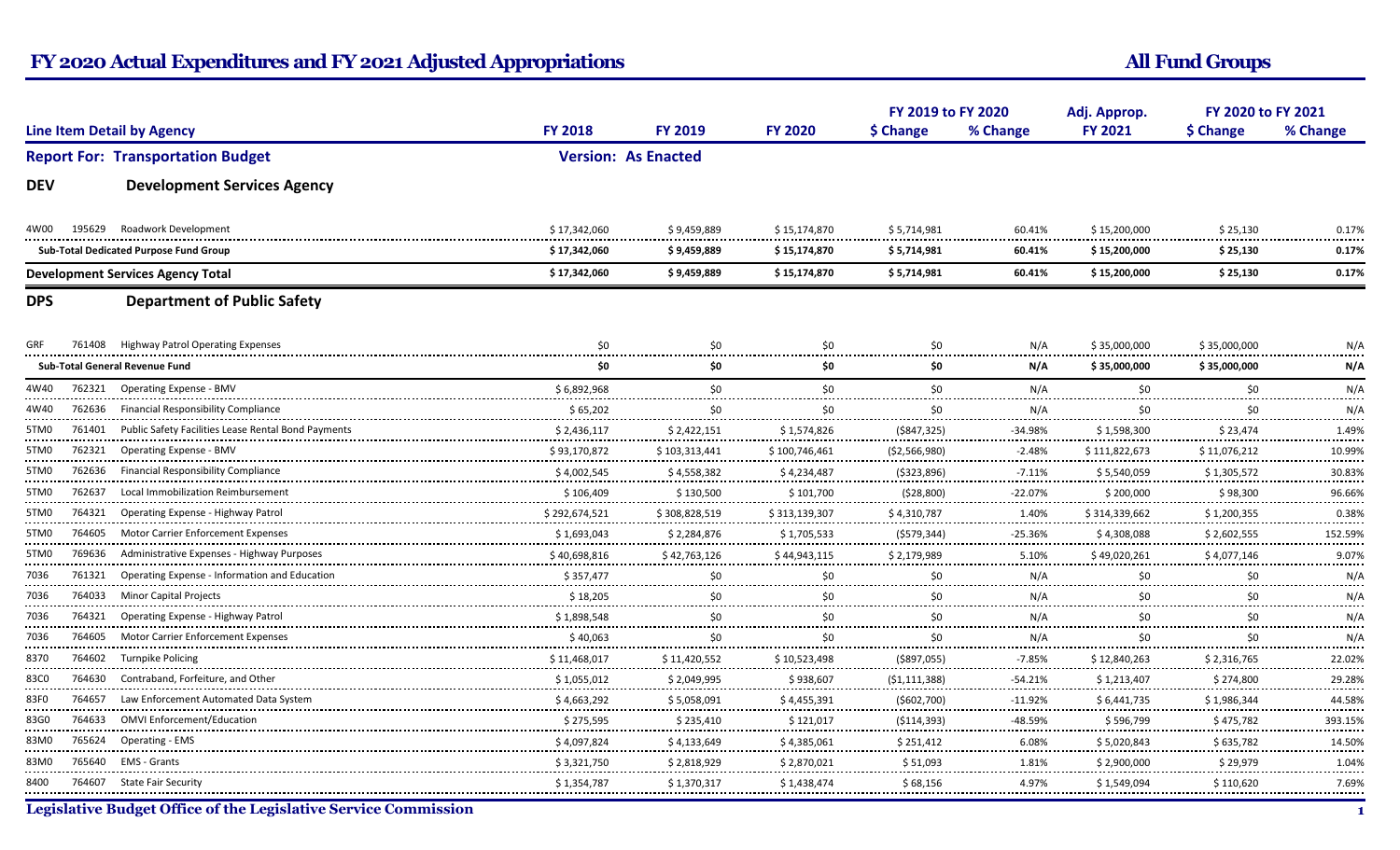|                                        |                                                              |                |                              |                 | FY 2019 to FY 2020 |                         | Adj. Approp.     | FY 2020 to FY 2021 |                |
|----------------------------------------|--------------------------------------------------------------|----------------|------------------------------|-----------------|--------------------|-------------------------|------------------|--------------------|----------------|
| <b>Line Item Detail by Agency</b>      |                                                              | <b>FY 2018</b> | <b>FY 2019</b>               | <b>FY 2020</b>  | \$ Change          | % Change                | <b>FY 2021</b>   | \$ Change          | % Change       |
| <b>DPS</b>                             | <b>Department of Public Safety</b>                           |                |                              |                 |                    |                         |                  |                    |                |
| 764617<br>8400                         | Security and Investigations                                  | \$10,873,994   | \$11,470,319                 | \$11,376,351    | (593,968)          | $-0.82%$                | \$15,469,782     | \$4,093,431        | 35.98%         |
| 764626<br>8400                         | State Fairgrounds Police Force                               | \$990.056<br>. | \$981.048<br>--------------- | \$1,039,473<br> | \$58,425<br>.      | 5.96%<br>               | \$1.276.143<br>. | \$236.670<br>.     | 22.77%<br>.    |
| 8410<br>764603                         | Salvage and Exchange - Highway Patrol                        | \$1,177,241    | \$0                          | \$0             | \$0                | N/A                     | \$0              | \$0                | N/A            |
| 8460                                   | 761625 Motorcycle Safety Education                           | \$3,128,524    | \$2,978,173<br>              | \$2,698,991     | (5279, 182)        | $-9.37%$<br>            | \$3,823,000      | \$1,124,009        | 41.65%<br>     |
| 762627<br>8490                         | Automated Title Processing Board                             | \$13,255,498   | \$11,249,932                 | \$10,354,459    | ( \$895, 474)      | $-7.96%$                | \$16,446,027     | \$6,091,568        | 58.83%<br>     |
| 762630<br>8490                         | <b>Electronic Liens and Titles</b>                           | \$2,355,855    | \$2,106,810                  | \$1,303,530     | ( \$803, 280)      | $-38.13%$               | \$2,900,000      | \$1,596,470        | 122.47%<br>.   |
|                                        | Sub-Total Highway Safety Fund Group                          | \$502,072,231  | \$520,174,220                | \$517,950,299   | (52, 223, 921)     | $-0.43%$                | \$557,306,136    | \$39,355,837       | 7.60%          |
| 5390                                   | 762614 Motor Vehicle Dealers Board                           | \$15,907       | \$25,174                     | \$13,612        | (511, 562)         | -45.93%                 | \$140,000        | \$126,388          | 928.49%        |
| 5FF <sub>0</sub>                       | 762621 Indigent Interlock and Alcohol Monitoring             | \$1,645,516    | \$1,688,418<br>              | \$1,670,874     | (517,543)<br>      | $-1.04%$                | \$2,000,000      | \$329,126<br>      | 19.70%<br>     |
| 5Y10                                   | 764695 State Highway Patrol Continuing Professional Training | \$15,729<br>.  | \$75<br>                     | \$0<br>         | (575)<br>.         | N/A<br>                 | \$134,000<br>.   | \$134,000<br>.     | N/A<br>        |
| Sub-Total Dedicated Purpose Fund Group |                                                              | \$1,677,152    | \$1,713,667                  | \$1,684,486     | (529, 181)         | $-1.70%$                | \$2,274,000      | \$589,514          | 35.00%         |
| 761678<br>5J90                         | Federal Salvage/GSA                                          | \$371,299      | \$369,806                    | \$546,967       | \$177,161          | 47.91%                  | \$750,000        | \$203,033          | 37.12%<br>.    |
| 5V10                                   | 762682 License Plate Contributions                           | \$2,342,599    | \$2,364,429                  | \$2,389,266     | \$24,837           | 1.05%                   | \$2,700,000      | \$310,734          | 13.01%<br>     |
| <b>Sub-Total Fiduciary Fund Group</b>  |                                                              | \$2,713,899    | \$2,734,235                  | \$2,936,233     | \$201,998          | 7.39%                   | \$3,450,000      | \$513,767          | 17.50%         |
| 762619<br>R024                         | <b>Unidentified Motor Vehicle Receipts</b>                   | \$1,419,601    | \$1,652,497                  | \$1,515,135     | (5137, 362)        | $-8.31%$                | \$1,885,000      | \$369,865          | 24.41%         |
| R052                                   | 762623 Security Deposits                                     | \$0            | \$0                          | \$0             | \$0                | N/A<br>.                | \$50.000         | \$50,000           | N/A<br>.       |
|                                        | <b>Sub-Total Holding Account Fund Group</b>                  | \$1,419,601    | \$1,652,497                  | \$1,515,135     | (5137, 362)        | $-8.31%$                | \$1,935,000      | \$419,865          | 27.71%         |
| 762628<br>3DU0                         | <b>BMV Grants</b>                                            | \$0            | \$0                          | \$0             | \$0                | N/A                     | \$1,150,000      | \$1,150,000        | N/A            |
| 3GR0<br>764693                         | Highway Patrol Justice Contraband                            | \$1,729,196    | \$2,305,611                  | \$216,507       | (52,089,105)<br>   | $-90.61%$               | \$1,234,258      | \$1,017,752        | 470.08%<br>    |
| 3GS0<br>764694                         | Highway Patrol Treasury Contraband                           | \$84           | \$296,150                    | \$22,108        | (5274, 042)        | $-92.53%$               | \$21,000         | (51, 108)          | $-5.01%$       |
| 3GU0<br>761610                         | Information and Education Grant                              | \$1,411,314    | \$536,714                    | \$703.308       | \$166.594          | 31.04%                  | \$300.000        | (\$403.308)        | $-57.34%$<br>. |
| 764608<br>3GU0                         | <b>Fatality Analysis Report System Grant</b>                 | \$152,076      | \$154,183                    | \$159,155       | \$4,972            | 3.22%<br>--------       | \$175,000        | \$15,845           | 9.96%<br>      |
| 764610<br>3GU0                         | Highway Safety Programs Grant                                | \$5,128,092    | \$4,480,147                  | \$3,234,867     | (51, 245, 281)     | $-27.80%$               | \$4,071,387      | \$836,520          | 25.86%<br>     |
| 764659<br>3GU0                         | Motor Carrier Safety Assistance Program Grant                | \$6,164,257    | \$6,923,189                  | \$6,050,435<br> | ( \$872, 754)<br>  | $-12.61%$<br>---------- | \$5,816,116      | (5234, 319)        | $-3.87%$<br>.  |
| 3GU0<br>765610                         | <b>EMS Grants</b>                                            | \$121,520      | \$222,284                    | \$142,554       | (579, 731)         | $-35.87%$               | \$225,000        | \$82,446           | 57.84%<br>.    |
| 3GV0                                   | 761612 Traffic Safety Action Plan Grants                     | \$16,022,036   | \$18,253,562                 | \$18,272,597    | \$19,035           | 0.10%                   | \$30,200,000     | \$11,927,403       | 65.27%<br>     |
| Sub-Total Federal Fund Group           |                                                              | \$30,728,573   | \$33,171,841                 | \$28,801,529    | (54, 370, 312)     | $-13.17%$               | \$43,192,761     | \$14,391,232       | 49.97%         |
|                                        | <b>Department of Public Safety Total</b>                     | \$538,611,455  | \$559,446,461                | \$552,887,683   | (56, 558, 777)     | $-1.17%$                | \$643,157,897    | \$90,270,214       | 16.33%         |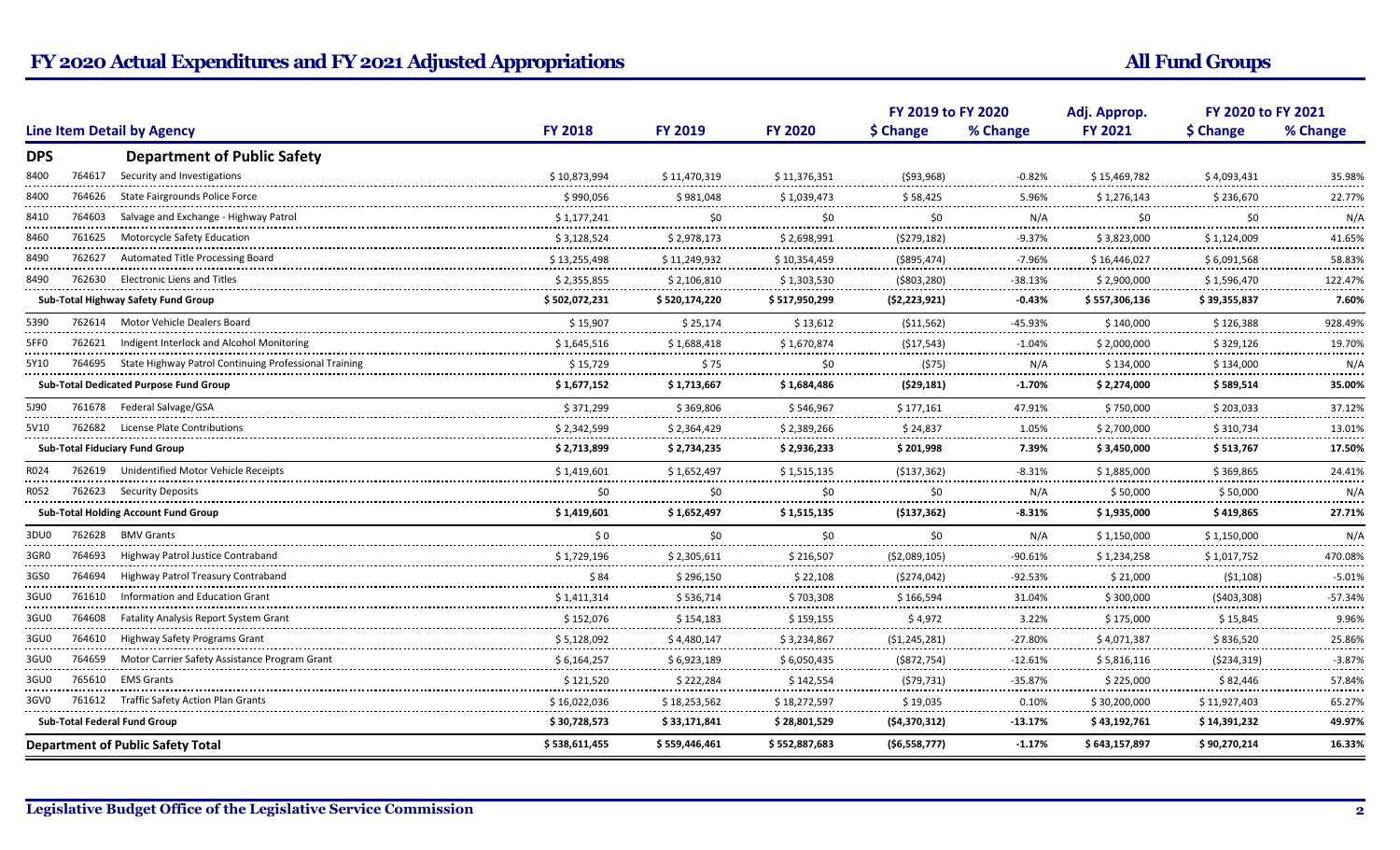|            |        |                                                           |                  |                  | FY 2019 to FY 2020 |                               | Adj. Approp.       | FY 2020 to FY 2021 |                   |              |
|------------|--------|-----------------------------------------------------------|------------------|------------------|--------------------|-------------------------------|--------------------|--------------------|-------------------|--------------|
|            |        | <b>Line Item Detail by Agency</b>                         | <b>FY 2018</b>   | <b>FY 2019</b>   | <b>FY 2020</b>     | \$ Change                     | % Change           | <b>FY 2021</b>     | \$ Change         | % Change     |
| <b>PWC</b> |        | <b>Public Works Commission</b>                            |                  |                  |                    |                               |                    |                    |                   |              |
| 7052       | 150402 | Local Transportation Improvement Program - Operating      | \$234,957        | \$242,992        | \$292,952          | \$49,960                      | 20.56%             | \$324,083          | \$31,131          | 10.63%<br>.  |
| 7052       | 150701 | Local Transportation Improvement Program                  | \$52,479,238     | \$59,393,276<br> | \$67,282,808       | \$7,889,532<br>.              | 13.28%<br>         | \$160,740,283      | \$93,457,475<br>. | 138.90%<br>. |
|            |        | Sub-Total Dedicated Purpose Fund Group                    | \$52,714,195     | \$59,636,268     | \$67,575,760       | \$7,939,493                   | 13.31%             | \$161,064,366      | \$93,488,606      | 138.35%      |
|            |        | <b>Public Works Commission Total</b>                      | \$52,714,195     | \$59,636,268     | \$67,575,760       | \$7,939,493                   | 13.31%             | \$161,064,366      | \$93,488,606      | 138.35%      |
| <b>DOT</b> |        | <b>Department of Transportation</b>                       |                  |                  |                    |                               |                    |                    |                   |              |
| GRF        |        | 775470 Public Transportation-State                        | \$0              | \$0              | \$40,379,295       | \$40,379,295                  | N/A                | \$70,000,000       | \$29,620,705      | 73.36%<br>.  |
|            |        | <b>Sub-Total General Revenue Fund</b>                     | \$0              | \$0              | \$40,379,295       | \$40,379,295                  | N/A                | \$70,000,000       | \$29,620,705      | 73.36%       |
| 2120       | 772426 | Highway Infrastructure Bank - Federal                     | \$4,519,878      | \$6,344,422      | \$8,657,204        | \$2,312,783                   | 36.45%             | \$5,000,000        | ( \$3,657,204)    | $-42.24%$    |
| 2120       | 772427 | Highway Infrastructure Bank - State                       | \$18,869,636     | \$18,200,343     | \$24,867,654       | \$6,667,312                   | 36.63%<br>-------  | \$15,250,000       | (\$9,617,654)     | -38.68%<br>. |
| 2120       | 772430 | Infrastructure Debt Reserve Title 23-49                   | \$525,000        | \$550,670        | \$548,361          | ( \$2,309)                    | $-0.42%$<br>       | \$600,000          | \$51,639          | 9.42%<br>    |
| 2130       | 772431 | Roadway Infrastructure Bank - State                       | \$ 3,089,114     | \$3,485,204      | \$ 3,481,420       | (53, 784)                     | $-0.11%$           | \$3,500,000        | \$18,580          | 0.53%<br>    |
| 2130       | 772433 | Infrastructure Debt Reserve - State                       | \$525,474        | \$481,669        | \$444,743          | ( \$36, 926)                  | $-7.67%$           | \$650,000          | \$205,257         | 46.15%<br>.  |
| 2130<br>   | 777477 | Aviation Infrastructure Bank - State                      | \$105,699<br>    | \$1,779,584<br>  | \$478,476<br>      | (51,301,108)<br>------------- | $-73.11%$<br>      | \$2,000,000<br>.   | \$1,521,524<br>.  | 317.99%<br>  |
| 7002<br>.  | 770003 | Transportation Facilities Lease Rental Bond Payments      | \$8,154,967      | \$16,524,848     | \$16,531,342       | \$6,494                       | 0.04%<br>.         | \$20,798,000       | \$4,266,658       | 25.81%<br>   |
| 7002       |        | 771411 Planning and Research - State                      | \$24,011,256     | \$25,288,495     | \$25,221,220       | (567, 275)                    | $-0.27%$           | \$28,089,039       | \$2,867,819       | 11.37%<br>.  |
| 7002       |        | 771412 Planning and Research - Federal                    | \$32,353,524     | \$37,642,567     | \$37,921,179       | \$278.611                     | 0.74%              | \$41,742,251       | \$3,821,072       | 10.08%<br>   |
| 7002       | 772421 | <b>Highway Construction - State</b>                       | \$544,236,153    | \$510,951,198    | \$527,704,683      | \$16,753,485                  | 3.28%              | \$925,604,799      | \$397,900,116     | 75.40%<br>   |
| 7002       | 772422 | <b>Highway Construction - Federal</b>                     | \$ 1,175,107,315 | \$1,205,967,481  | \$1,274,206,906    | \$ 68,239,424                 | 5.66%              | \$1,238,839,103    | (\$35,367,803)    | $-2.78%$     |
| 7002       |        | 772424 Highway Construction - Other                       | \$62,891,273     | \$58,833,343     | \$63,983,997       | \$5,150,653                   | 8.75%              | \$80,000,000       | \$16,016,003      | 25.03%<br>.  |
| 7002       | 772425 | <b>Highway Construction - Turnpike</b>                    | \$81,245,440<br> | \$69,409,604     | \$129,474,717<br>. | \$60,065,113<br>              | 86.54%<br>         | \$0<br>            | (5129, 474, 717)  | N/A<br>      |
| 7002       | 772437 | Major New State Infrastructure Bond Debt Service - State  | \$23,409,313     | \$26,960,129<br> | \$25,917,922<br>   | ( \$1,042,206)<br>            | $-3.87%$<br>       | \$24,972,600<br>   | (5945, 322)<br>.  | $-3.65%$<br> |
| 7002       | 772438 | Major New State Infrastructure Bond Debt Service - Federa | \$125,277,779    | \$157,571,253    | \$153,459,959      | (54, 111, 294)                | $-2.61%$           | \$151,352,500      | ( \$2,107,459)    | $-1.37%$     |
| 7002       |        | 773431 Highway Maintenance - State                        | \$524,287,140    | \$586,541,430    | \$594,399,281<br>. | \$7,857,851                   | 1.34%<br>--------- | \$595,209,104      | \$809.823<br>.    | 0.14%<br>    |
| 7002       | 775452 | Public Transportation - Federa                            | \$34,144,344     | \$35,602,016     | \$33,086,957       | ( \$2,515,059)                | $-7.06%$<br>       | \$35,846,442       | \$2,759,485       | 8.34%        |
| 7002       |        | <b>Public Transportation - Other</b>                      | \$998,462        | \$593,436        | \$1,353,821        | \$760,385                     | 128.13%            | \$1,500,000        | \$146,179         | 10.80%       |
| 7002       | 776462 | Grade Crossings - Federal                                 | \$10,646,394     | \$13,139,053     | \$17,689,027       | \$4,549,974                   | 34.63%             | \$14,172,000       | (\$3,517,027)     | $-19.88%$    |
| 7002       |        | 776475 Rail - Federal Rail Administration                 | \$0\$<br>------  | \$0              | \$0                | \$0                           | N/A                | \$3,284,000        | \$3,284,000       | N/A          |